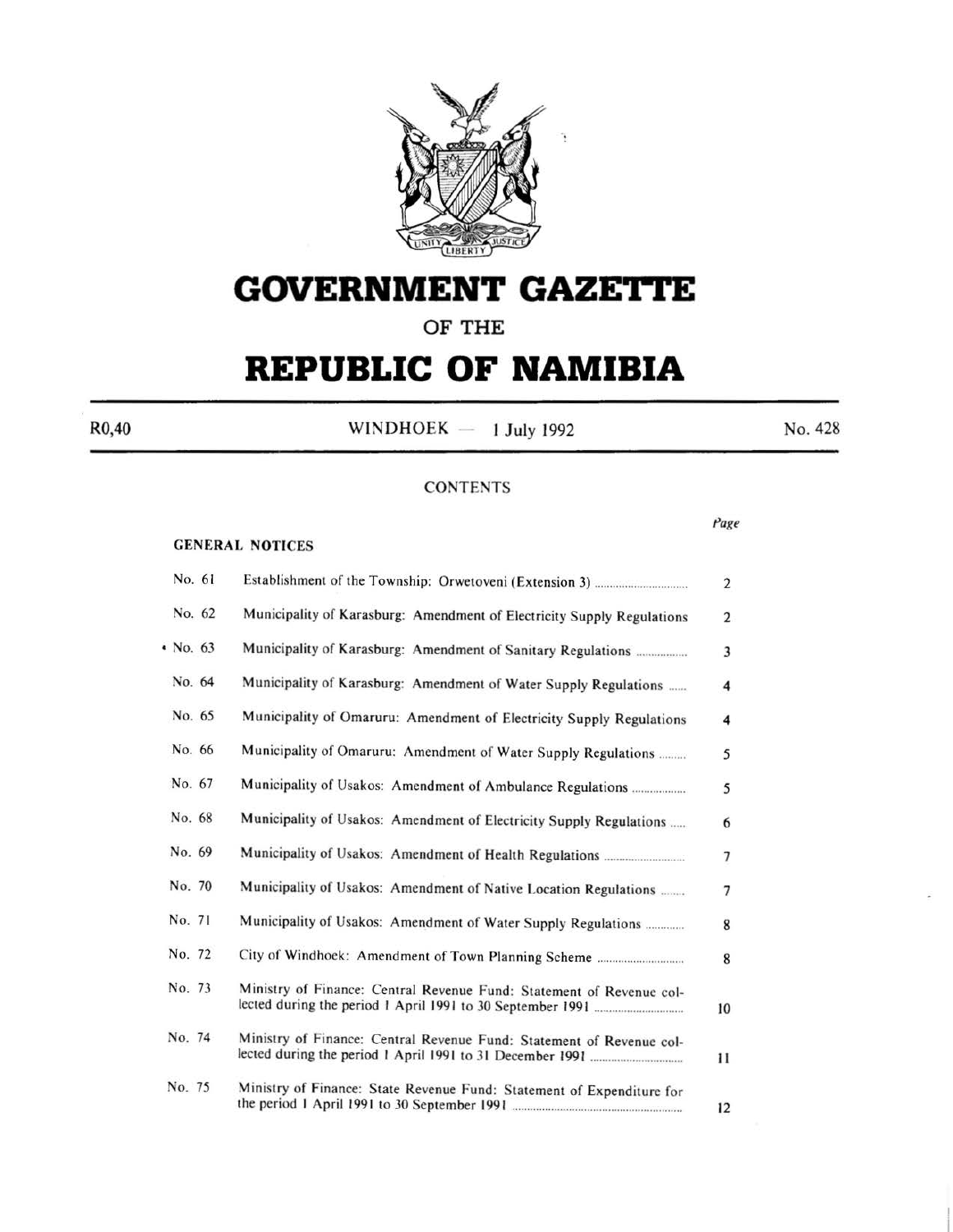| No. 76 | Ministry of Finance: State Revenue Fund: Statement of Expenditure for | 13 |
|--------|-----------------------------------------------------------------------|----|
| No. 77 |                                                                       | 14 |
| No. 78 | Municipality of Otavi: Amendment of Electricity Supply Regulations    | 14 |

## **General Notices**

No. 61 1992

### ESTABLISHMENT OF THE TOWNSHIP: ORWETOVENI (EXTENSION 3)

Notice is hereby given in terms of subsection (5) of section 5 of the Townships and Division of Land Ordinance, I963 (Ordinance II of I963) that application has been made for the establishment of the township Orwetoveni (Extension 3), situated on Portion 27 of Otjiwarongo Townlands South No. 308 and that the application is lying open to inspection at the office of the Director: National Planning Commission in Windhoek, the Surveyor-General in Windhoek and the Town Clerk, Otjiwarongo.

Any person who wishes to object to the granting of the application or who desires to be heard in the matter, may give personal evidence before the Townships Board at the meeting of the Board which will be held on 27 July 1992 at II :00 at the office of the Minister of Local Government and Housing, or submit written evidence to the Townships Board, Private Bag 13287, Windhoek: Provided that such written evidence shall reach the Secretary of the Townships Board not later than 6 July 1992.

G. REUTER CHAIRMAN: TOWNSHIPS BOARD

### **MUNICIPALITY OF KARASBURG**

 $N<sub>0</sub>$ . 62  $1992$ 

### AMENDMENT OF ELECTRICITY SUPPLY REGULATIONS

In terms of section 243(2) *bis* of the Municipal Ordinance, 1963 (Ordinance 13 of 1963) Notice is hereby given that the council of the Municipality of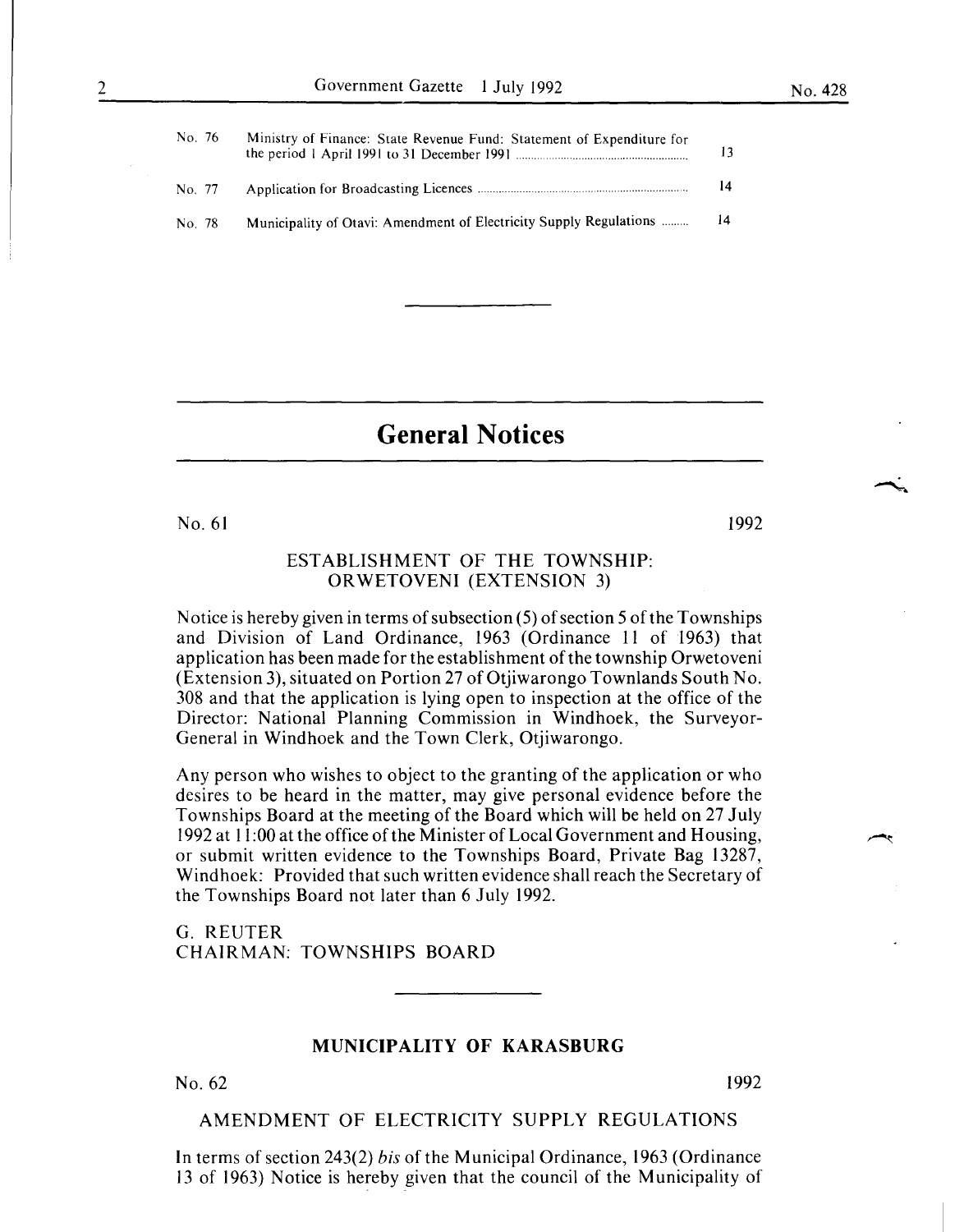Karasburg has under section 244(5) of the said Ordinance amended the Electricity Supply Regulations promulgated under Government Notice 9 of I 958 as set out in the Schedule.

### SCHEDULE

Appendix D is hereby amended by the substitution -

- (a) in Item  $5(a)(i)(a)$  for the amount "R9,00" wherever it occurs, of the amount "Rl0,50" and for the amount "R0,60" of the amount "R0,70";
- (b) in Item 5(a)(ii) for the amount "RO,I4" of the amount "RO,I6"; and

(c) in Item  $5(b)(i)(a)$  for the amount "R1,20" of the amount "R1,30".

### **MUNICIPALITY OF KARASBURG**

No. 63 I992

### AMENDMENT OF SANITARY REGULATIONS

In terms of Section 243(2) *bis* of the Municipal Ordinance I963 (Ordinance I3 of I963) notice is hereby given that the Council of the Municipality of Karasburg has under Section 242 of the said Ordinance amended the sanitary regulations promulgated under Government Notice I60 of 1939 as set out in the schedule.

### SCHEDULE

The schedule is hereby amended-

- (a) by the substitution in Item (a)(i) for the amount "R7,00" of the amount "R II ,00";
- (b) by the substitution in Item  $(a)(ii)$  for the amount "R9,00" of the amount "RIO,OO"; and
- (c) by the substitution in Item  $(b)(i)$  for the amounts "R13,00", "R19,00" and "R9,00" of the amounts "R15,00", "R22,50" and "R7,00", respectively.

3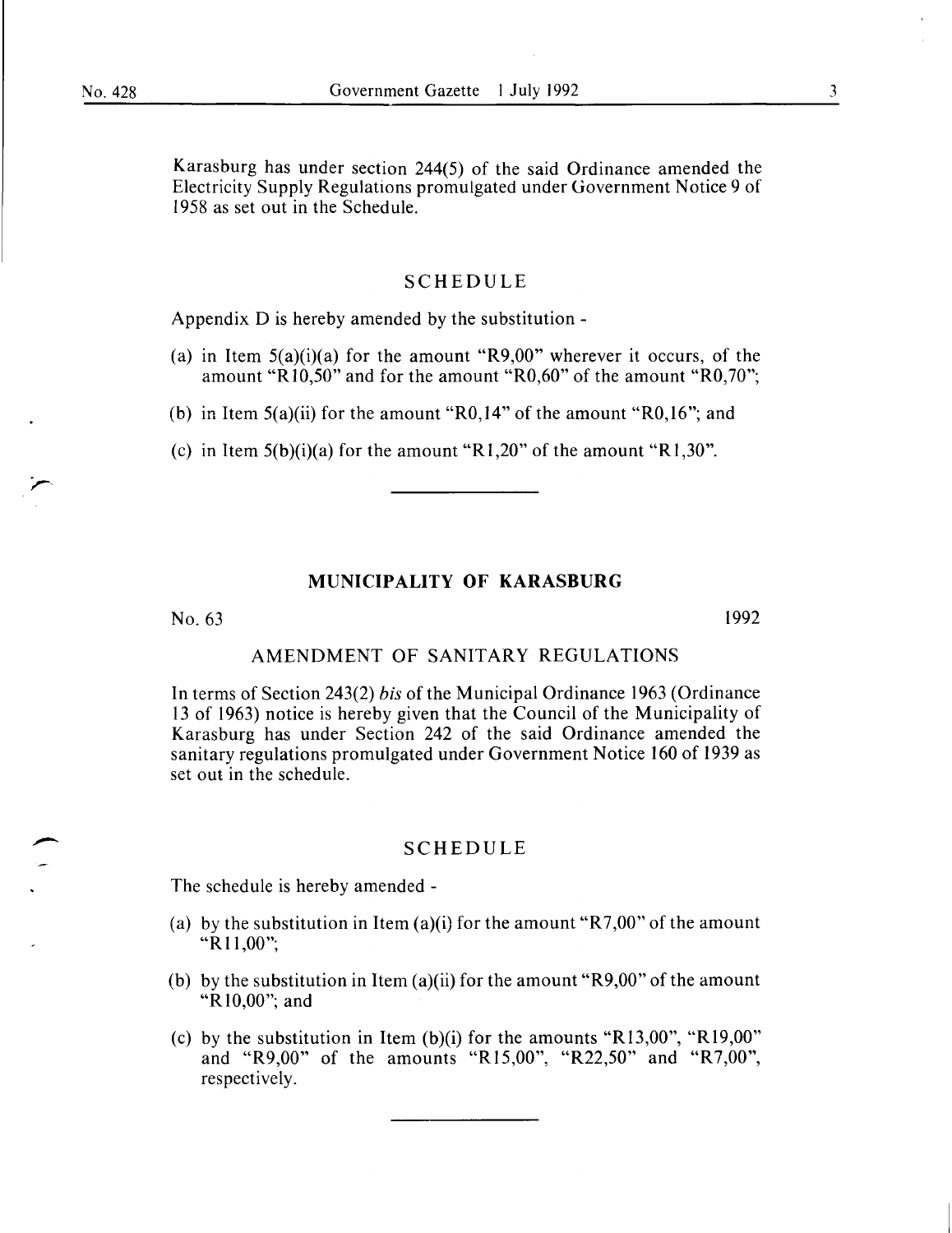### **MUNICIPALITY OF KARASBURG**

No.  $64$  1992

### AMENDMENT OF WATER SUPPLY REGULATIONS

In terms of Section 243(2) *bis* of the Municipal Ordinance 1963 (Ordinance 13 of 1963) notice is hereby given that the Council of the Municipality of Karasburg has under Section 242 of the said Ordinance amended the water supply regulations promulgated under Government Notice 94 of 1940 as set out in the Schedule.

### SCHEDULE

Schedule B is hereby amended-

- (a) by the substitution in Item I for the amount "R15,00" of the amount "Rl7,00"; and
- (b) by the substitution in Item 2 for the amount "R1,20" of the amount " $R$ 1,40".

### **MUNICIPALITY OF OMARURU**

No.  $65$  1992

### AMENDMENT OF ELECTRICITY SUPPLY REGULATIONS

Notice is hereby given in terms of Section 243(2) *bis* of the Municipal Ordinance (Ordinance 13 of 1963) that the Municipality of Omaruru hereby amends the Electricity Supply Regulations promulgated under Government Notice 194 of 1958 as set out in the Schedule.

### SCHEDULE

The tariff of fees and charges contained in paragraph (c) is hereby amended by the substitution -

- (a) in paragraph  $5(a)(ii)$  for the amount "R0,153" of the amount "R0,1836";
- (b) in paragraph  $5(b)(ii)$  for the amount "R0,1795" of the amount " $R0,2154$ ";
- (c) in paragraph 5(c)(ii) for the amount "RO,I085" of the amount "R<sub>0</sub>, 1302":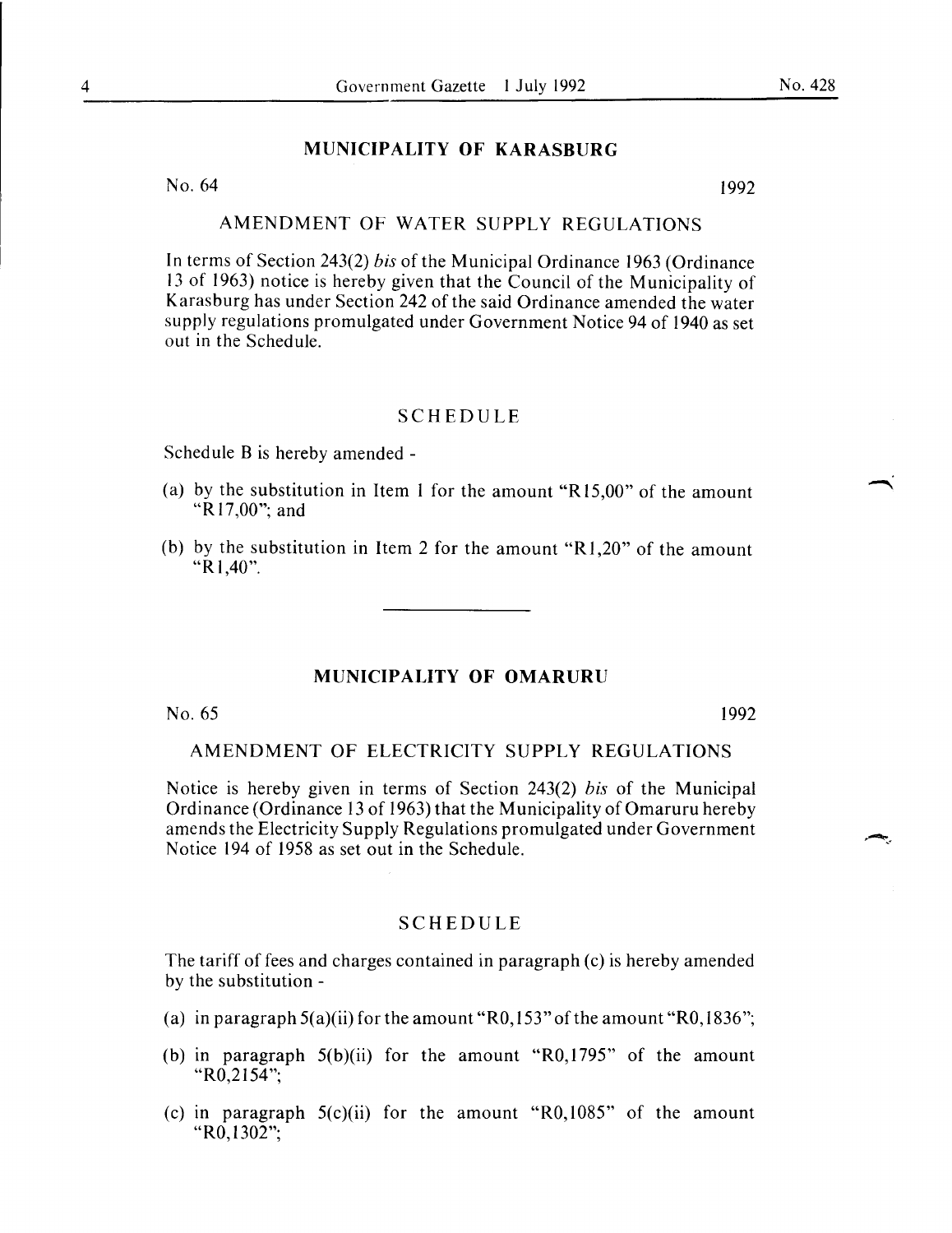- (d) in paragraph  $5(d)(ii)$  for the amount "R0,2915" of the amount "R0,3498"; and
- (e) in paragraph  $5(e)$ (ii) for the amount "R0,1205" of the amount "RO, 1446".

### **MUNICIPALITY OF OMARURU**

No. 66 1992

### AMENDMENT OF WATER SUPPLY REGULATIONS

Notice is hereby given in terms of Section 243(2) *bis* of the Municipal Ordinance, 1963 (Ordinance No. 13 of 1963), that the Municipality of Omaruru hereby amends the Wate: Supply Regulations promulgated under Government Notice 161 of 1931, as so out in the Schedule.

### SCHEDULE

Schedule B is hereby amended by the substitution -

(a) in paragraph 2.1.1 for the amount " $R0,43$ " of the amount " $R0,51$ ";

(b) in paragraph 2.1.2 for the amount "R0,45" of the amount "R0,53";

(c) in paragraph 2.2 for the amount " $R0,60$ " of the amount " $R0,71$ ";

(d) in paragraph 3 for the amount " $R0,60$ " of the amount " $R0,71$ ".

### **MUNICIPALITY OF USAKOS**

No. 67 1992

### AMENDMENT OF AMBULANCE REGULATIONS

In terms of section 243(2) *bis* of the Municipal Ordinance, 1963 (Ordinance 13 of 1963), notice is hereby given that the Council of the Municipality of Usakos has under section 242 of the said Ordinance amended the Ambulance Regulations promulgated under Government Notice 108 of 1990 as set out in the schedule.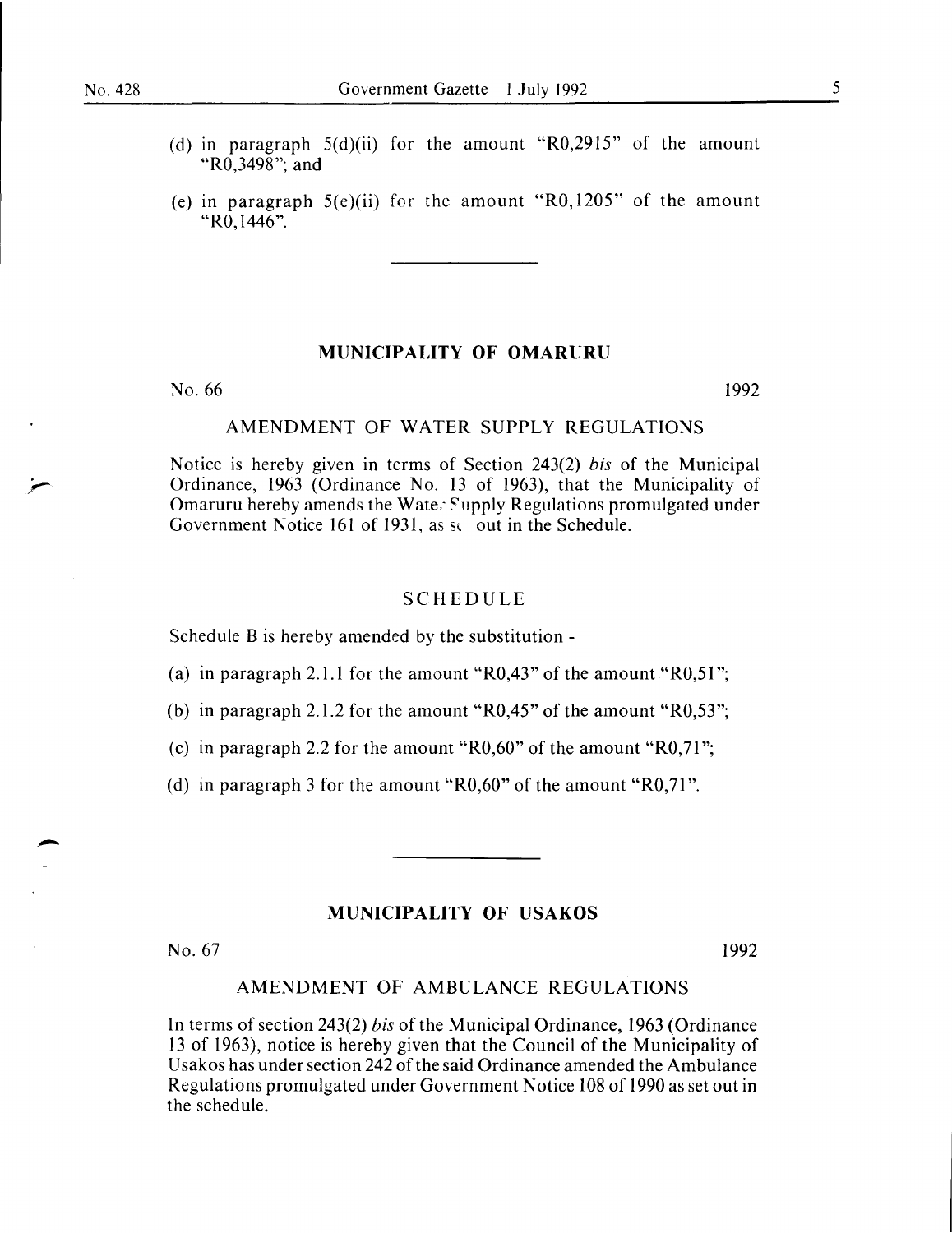### **SCHEDULE**

The annexure is hereby amended-

- (a) by the substitution in  $1(1)(a)$  for the amount "R24,00" of the amount "R60,00";
- (b) by the substitution in  $1(1)(b)$  for the amount "R12,00" of the amount "R30.00":
- (c) by the substitution in  $1(1)(c)$  for the amount "R8,00" of the amount "R20,00";
- (d) by the substitution in 1(2) for the amount "R0,90" of the amount "Rl,50";
- (e) by the substitution in  $2(i)$  for the amount "R24,00" of the amount "R60,00";
- (f) by the substitution in 2(ii) for the amount "R12,00" of the amount "R30,00"; and
- (g) by the substitution in 2(iii) for the amount "R8,00" of the amount "R<sub>20</sub>,00".

### **MUNICIPALITY OF USAKOS**

No. 68 1992

بجعم

### AMENDMENT OF ELECTRICITY SUPPLY REGULATIONS

In terms of section 243(2) *bis* of the Municipal Ordinance, 1963 (Ordinance 13 of 1963), notice is hereby given that the council of the Municipality of Usakos has under section 244(5) of the said Ordinance, amended the Electricity Supply Regulations promulgated under Government Notice 120 of 1959 as set out in the Schedule.

### SCHEDULE

The Tariffs and charges are hereby amended-

- (a) by the substitution in item  $5(A)(b)$  for the amount "R0,1435" of the amount "R0,1575";
- (b) by the substitution in item  $b(B)(a)$  for the amount "R0,1435" of the amount "R0,1575";
- (c) by the substitution in item  $5(C)(b)$  for the amount "R0,246" of the amount "R0,38"; and
- (d) by the substitution in item  $5(D)(b)$  for the amount "R0, 1435" of the amount "RO,l575".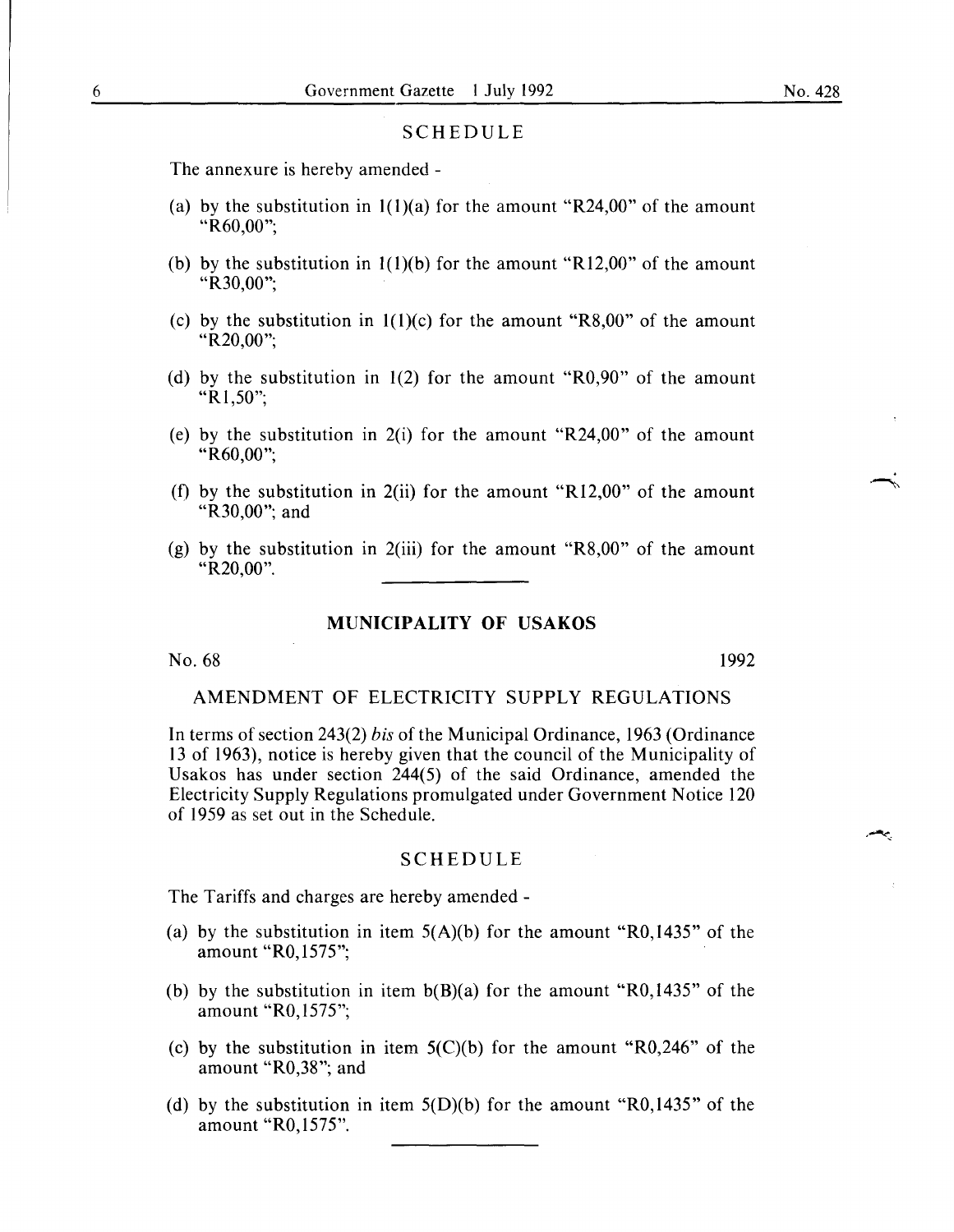I

### MUNICIPALITY OF USAKOS

No.  $69$  1992

### AMENDMENT )F HEALTH REGULATIONS

In terms of section 243(2) *bis* of the Municipal Ordinance, 1963 (Ordinance 13 of 1963) notice is hereby given that the council of the Municipality of Usakos has under section 242 of the said Ordinance amended the Health Regulations promulgated under Government Notice 4 of 1956 as set out in the schedule.

### SCHEDULE

The tariff scale constituting part of paragraph (c) is hereby amended-

- (a) by the substitution in item  $3(b)$  for the amounts "R2,00", "R10,00", "R39,30" and "R58,60" of the amounts "R2,25", "R11,00", "R43,60" and "R65,00", respectively;
- (b) by the substitution in item  $4(a)$  f  $\epsilon$  the amount "R5,00" of the amount "R6,00"; and
- (c) by the substitution in item  $5($ <sub>1</sub>, for the amount "R8,00" of the amount "R 15,00".

### MUNICIPALITY OF USAKOS

No. 70 1992

-

### AMENDMENT OF NATIVE LOCATION REGULATIONS

In terms of Section 32(4) his of the Native (Urban Areas) Proclamation, 1951 (Proclamation 56 of 1951) notice is hereby given that the Municipality of Usakos has under section  $32(2)$  of the said Proclamation amended the native Location Regulations promulgated under Government Notice 5 of 1970 as set out in the Schedule.

### SCHEDULE

Annexure V is hereby amended -

(a) by the substitution in item  $3(1)(a)$  for the amounts "R7,70", "R10,05", "R 12,45", "R 17 ,20", "R 19,50", "R62,00", "R19,85", "R54,00", "R55,85" and "R5,00" of the amounts "R9,25", "R12,05", "R14,95", "R20,70", "R24,40", "R75,00", "R23,80", "R55,00", "R61,00" and "R7,00", respectively;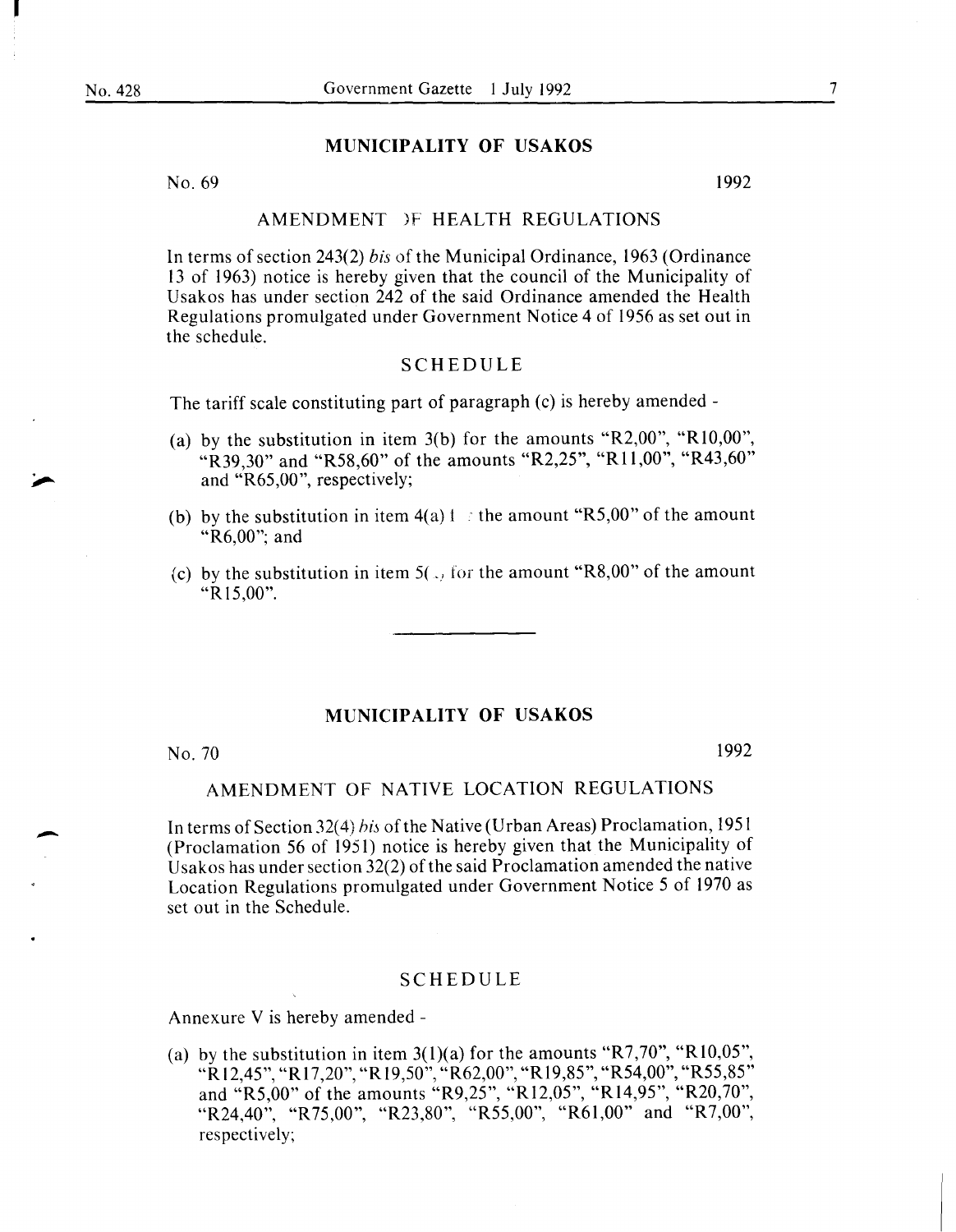- (b) by the substitution in item  $3(1)(b)$  for the amounts "R2,90", "R5,25", "R7,70" and "R14,75" of the amounts "R3,50", "R6,30", "R9,20" and "R 17 ,70", respectively; and
- (c) by the substitution in item 3(2) for the amount "R8,00" of the amount "R 10,00".

### MUNICIPALITY OF USAKOS

 $No. 71$  1992

### AMENDMENT OF WATER SUPPLY REGULATIONS

In terms of section 243(2) *bis* of the Municipal Ordinance, 1963 (Ordinance 13 of 1963) notice is hereby given that the council of the Municipality of Usakos has under section 242 of the said Ordinance amended the Water Supply Regulations promulgated under Government Notice 255 of 1956 as set out in the schedule.

### SCHEDULE

Schedule B is hereby amended by the substitution-

- (a) in item 1 for the amount " $R1,03$ " of the amount " $R1,25$ ";
- (b) in item 3(a) for the amount " $R4,50$ " of the amount " $R5,50$ ";
- (c) in item 3(b) for the amount "R5,50" of the amount "R6,50";
- (d) in item 3(c) for the amount "R8,00" of the amount "R9,50";
- (e) in item 3(d) for the amount "R11,60" of the amount "R14,00"; and
- (f) in item 3(e) for the amount "R20,65" of the amount "R25,00".

### CITY OF WINDHOEK

No. 72 1992

### AMENDMENT OF TOWN PLANNING SCHEME

Notice is hereby given in terms of Article 17 of the Town Planning Ordinance No. 18 of 1954 as amended, that the Municipality of Windhoek intends submitting for approval by the Cabinet certain amendments to the Windhoek Town Planning Scheme (approved by virtue of Proclamation No. 16 of 1 July 1976).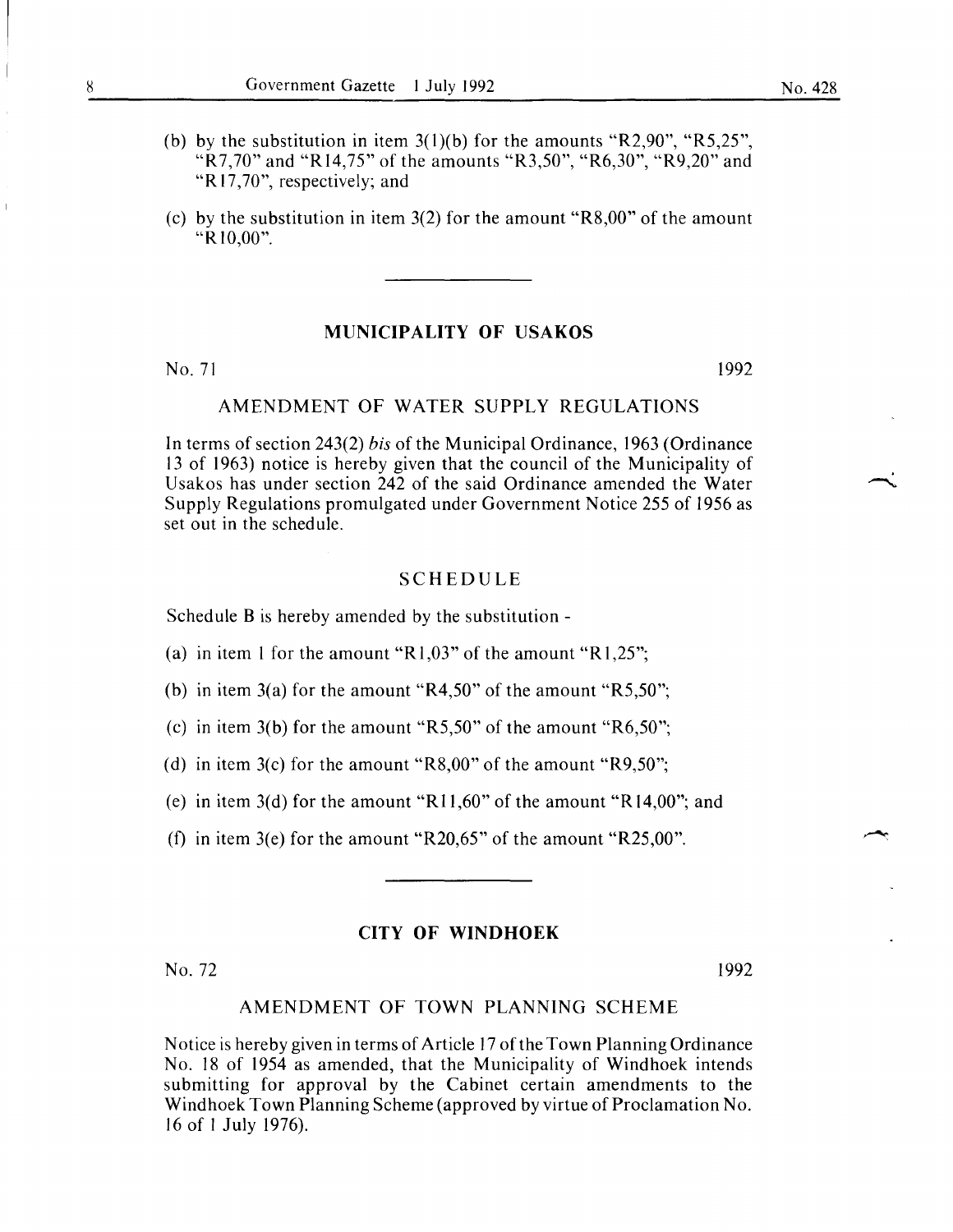r .<br>مخ The amendments will include the following:

(a) Rezoning and reservation of land;

(b) Amendments of scheme conditions.

Approval has been granted by the Honourable President for the submission of Amendment Scheme Nos. 14 to 20 which will include plans of the relevant areas which lie for inspection during office hours at the office of the Town Planner, Room 712, Municipal Offices, Independence Avenue.

J.G.B. BLIGNAUT TOWN CLERK

Dated: 21 May 1992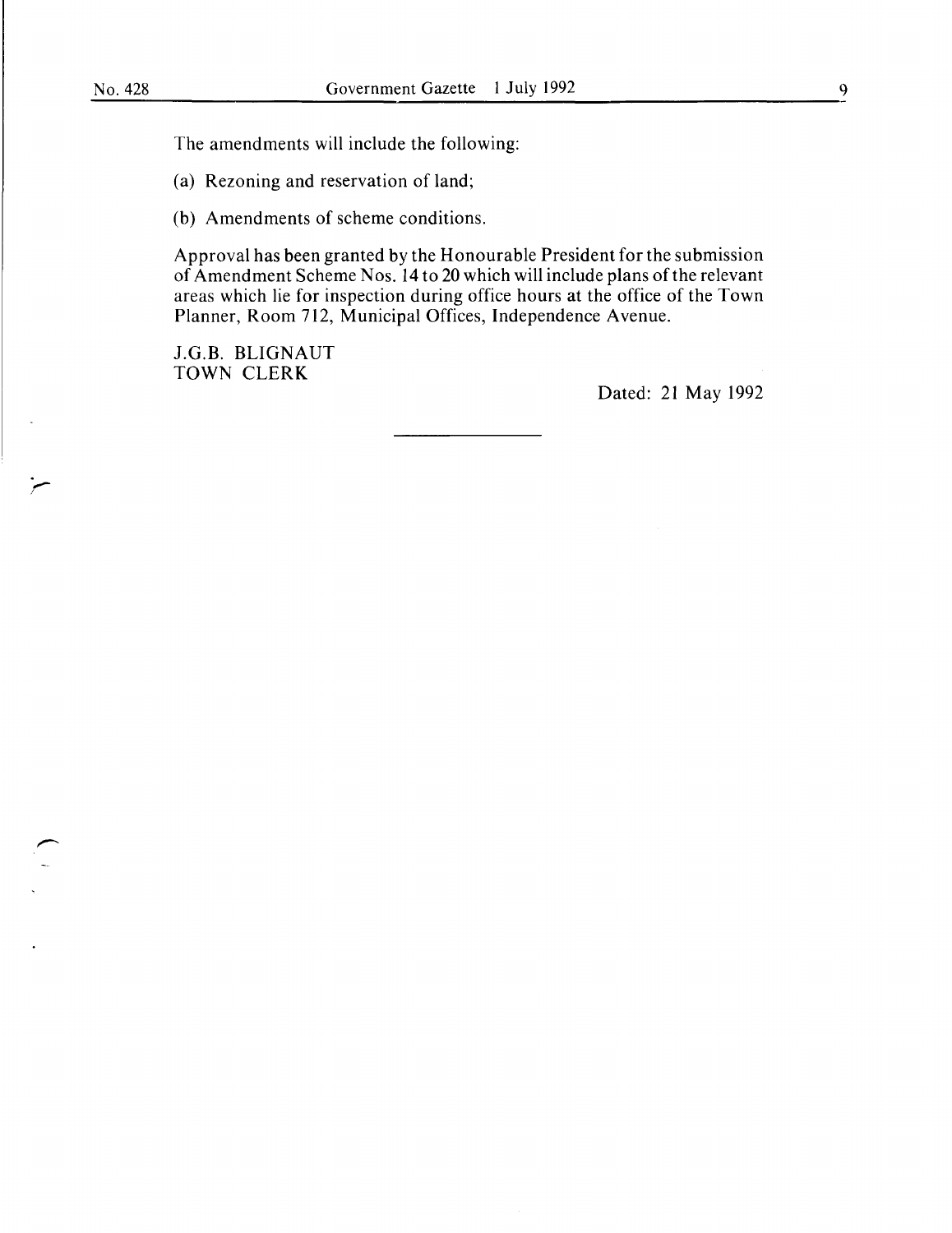| <b>VOTE</b>                                                                                                                                                                             | <b>BUDGET</b>                                                                        |                                                                                   | TOTAL 1 APRIL TO 30 SEPTEMBER                                                     |                                                                                                                                                                                      |
|-----------------------------------------------------------------------------------------------------------------------------------------------------------------------------------------|--------------------------------------------------------------------------------------|-----------------------------------------------------------------------------------|-----------------------------------------------------------------------------------|--------------------------------------------------------------------------------------------------------------------------------------------------------------------------------------|
|                                                                                                                                                                                         | 1991/92                                                                              | 1991/92                                                                           | 1990/91                                                                           |                                                                                                                                                                                      |
| Revenue from own Sources:                                                                                                                                                               | $\mathbf R$                                                                          | $\mathbf R$                                                                       | $_{\rm R}$                                                                        | Revenue from own Sources:                                                                                                                                                            |
| Tax and Duties<br>Loan Recoveries<br>Licences<br>Fines and Forfeitures<br>Departmental Revenue<br>Customs and Excise                                                                    | 1 152 400 000<br>42 424 000<br>15 366 000<br>3 500 000<br>324 047 000<br>810 000 000 | 343 859 125<br>24 012 327<br>1 600 294<br>3 760 492<br>181 101 726<br>519 350 122 | 554 686 437<br>11 346 168<br>1 103 950<br>1 778 603<br>147 924 396<br>111 751 278 | Tax and Duties<br>Loan Recoveries<br>Licences<br>Fines and Forfeitures<br>Departmental Revenue<br>Customs and Excise                                                                 |
| TOTAL: REVENUE FROM OWN<br><b>SOURCES</b>                                                                                                                                               | 2 347 737 000                                                                        | 1 073 684 086                                                                     | 828 590 832                                                                       | TOTAL: REVENUE FROM OWN SOURCES                                                                                                                                                      |
| Revenue from other Sources:<br>Contribution from the<br>Amortization Fund for the<br>redemption of loans<br>Foreign Contributions<br>Loans to be Raised<br>Compensation for use of rand | 78 000 000<br>105 000 000<br>200 000<br>75 000 000                                   | 13 083 834<br>10 180                                                              | 2 1 2 0                                                                           | Revenue from other Sources:<br>Contribution from the Amortization<br>Fund for the redemption of loans<br>Foreign Contributions<br>Loans to be Raised<br>Compensation for use of rand |
| TOTAL: REVENUE FROM OTHER<br>SOURCES                                                                                                                                                    | 258 200 000                                                                          | 13 094 014                                                                        | 2 1 2 0                                                                           | TOTAL: REVENUE FROM OTHER<br><b>RESOURCES</b>                                                                                                                                        |
| TOTAL REVENUE                                                                                                                                                                           | 2 605 937 000                                                                        | 1 086 778 100                                                                     | 828 592 952                                                                       | TOTAL REVENUE                                                                                                                                                                        |

### **REMARKS:**

Amounts Sujects to Auditing. A)

Votes increased from 23 to 26 in 1991/92 F.Y. **B**)

 $\big)$ 

 $\ddot{\phantom{a}}$ 

No. 73

MINISTRY OF FINANCE

 $\overline{5}$ 

# CENTRAL REVENUE FUND:<br>STATEMENT OF REVENUE COLLECTED DURING<br>THE PERIOD 1 APRIL 1991 TO 30 SEPTEMBER 1991

 $\mathcal{L}$  $\mathcal{L}_{\rm{in}}$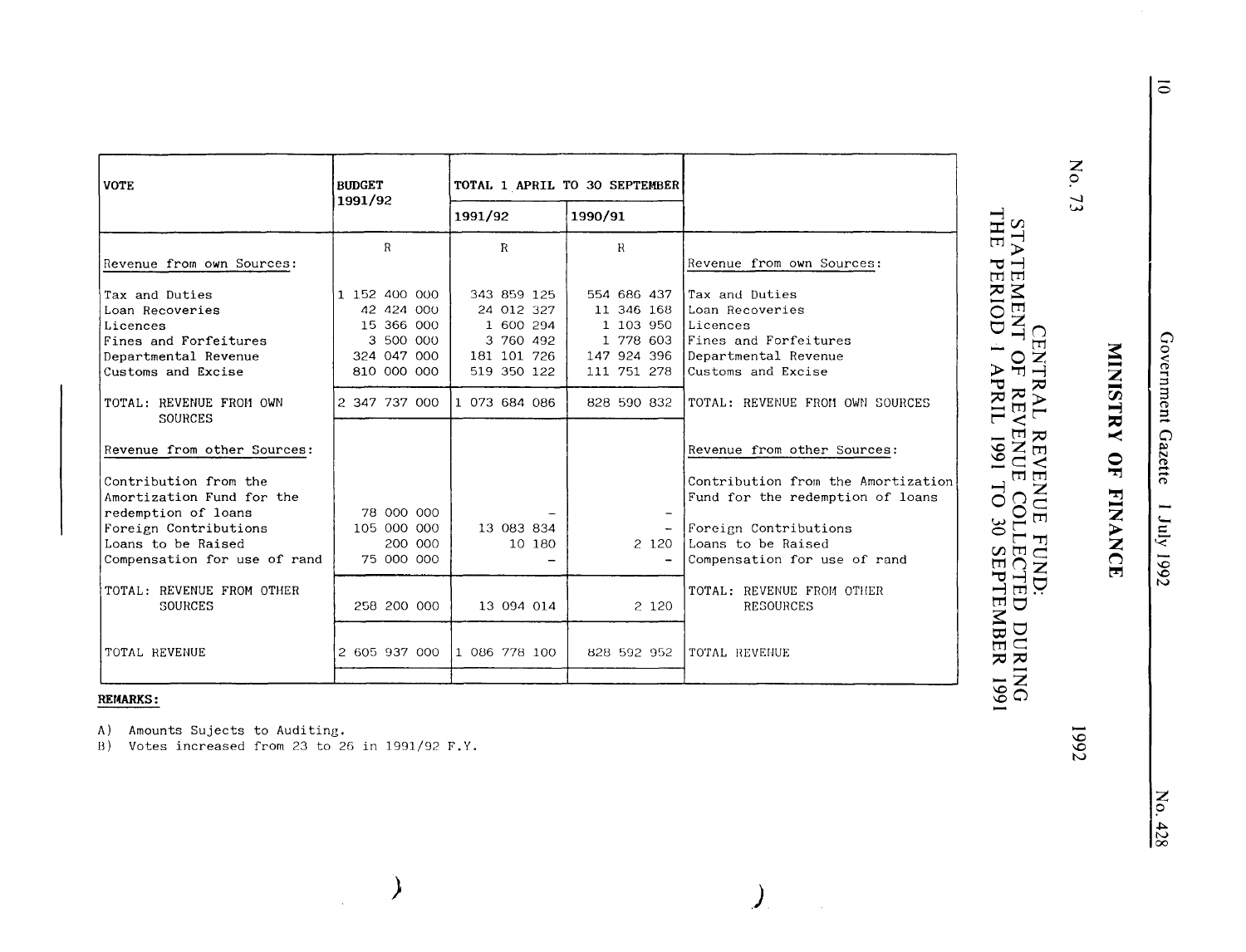| <b>VOTE</b>                        | <b>BUDGET</b> | TOTAL 1 APRIL TO 31 DECEMBER |               |                                    |
|------------------------------------|---------------|------------------------------|---------------|------------------------------------|
|                                    | 1991/92       | 1991/92                      | 1990/91       |                                    |
|                                    | R             | $_{\rm R}$                   | $\mathbb{R}$  |                                    |
| Revenue from own Sources:          |               |                              |               | Revenue from own Sources:          |
| Tax and Duties                     | 1 152 400 000 | 434 818 679                  | 776 759 036   | Tax and Duties                     |
| Loan Recoveries                    | 42 424 000    | 25 780 095                   | 21 633 853    | Loan Recoveries                    |
| Licences                           | 15 366 000    | 1 639 483                    | 4 056 334     | Licences                           |
| Fines and Forfeitures              | 3 500 000     | 4 241 600                    | 3 577 078     | Fines and Forfeitures              |
| Departmental Revenue               | 324 047 000   | 231 897 309                  | 211 711 469   | Departmental Revenue               |
| Customs and Excise                 | 810 000 000   | 703 216 371                  | 3 3 1 5       | Customs and Excise                 |
| TOTAL: REVENUE FROM OWN<br>SOURCES | 2 347 737 000 | 1 401 593 537                | 1 017 741 085 | TOTAL: REVENUE FROM OWN SOURCES    |
|                                    |               |                              |               |                                    |
| Revenue from other Sources:        |               |                              |               | Revenue from other Sources:        |
| Contribution from the              |               |                              |               | Contribution from the Amortization |
| Amortization Fund for the          |               |                              |               | Fund for the redemption of loans   |
| redemption of loans                | 78 000 000    | 78 000 000                   |               |                                    |
| Foreign Contributions              | 105 000 000   | 48 031 647                   | 2 114 359     | Foreign Contributions              |
| Loans to be Raised                 | 200 000       | 12 180                       | 3 1 2 0       | Loans to be Raised                 |
| Compensation for use of rand       | 75 000 000    |                              |               | Compensation for use of rand       |
| TOTAL: REVENUE FROM OTHER          |               |                              |               | TOTAL: REVEIJUE FROM OTHER         |
| SOURCES                            | 258 200 000   | 126 043 827                  | 2 117 479     | <b>RESOURCES</b>                   |
|                                    |               |                              |               |                                    |
| TOTAL REVENUE                      | 2 605 937 000 | 1 527 637 364                | 1 019 858 564 | TOTAL REVENUE                      |
|                                    |               |                              |               |                                    |

 $\sum$ 

### **REMARKS:**

A) Amounts Sujects to Auditing.

Votes increased from 23 to 26 in 1991/92 F.Y.  $B)$ 

 $\Delta$ 

 $\leftarrow$ 

No. 74

Government Gazette 7 July 1992

 $\vert \equiv$ 

# MINISTRY OF FINANCE

**1992**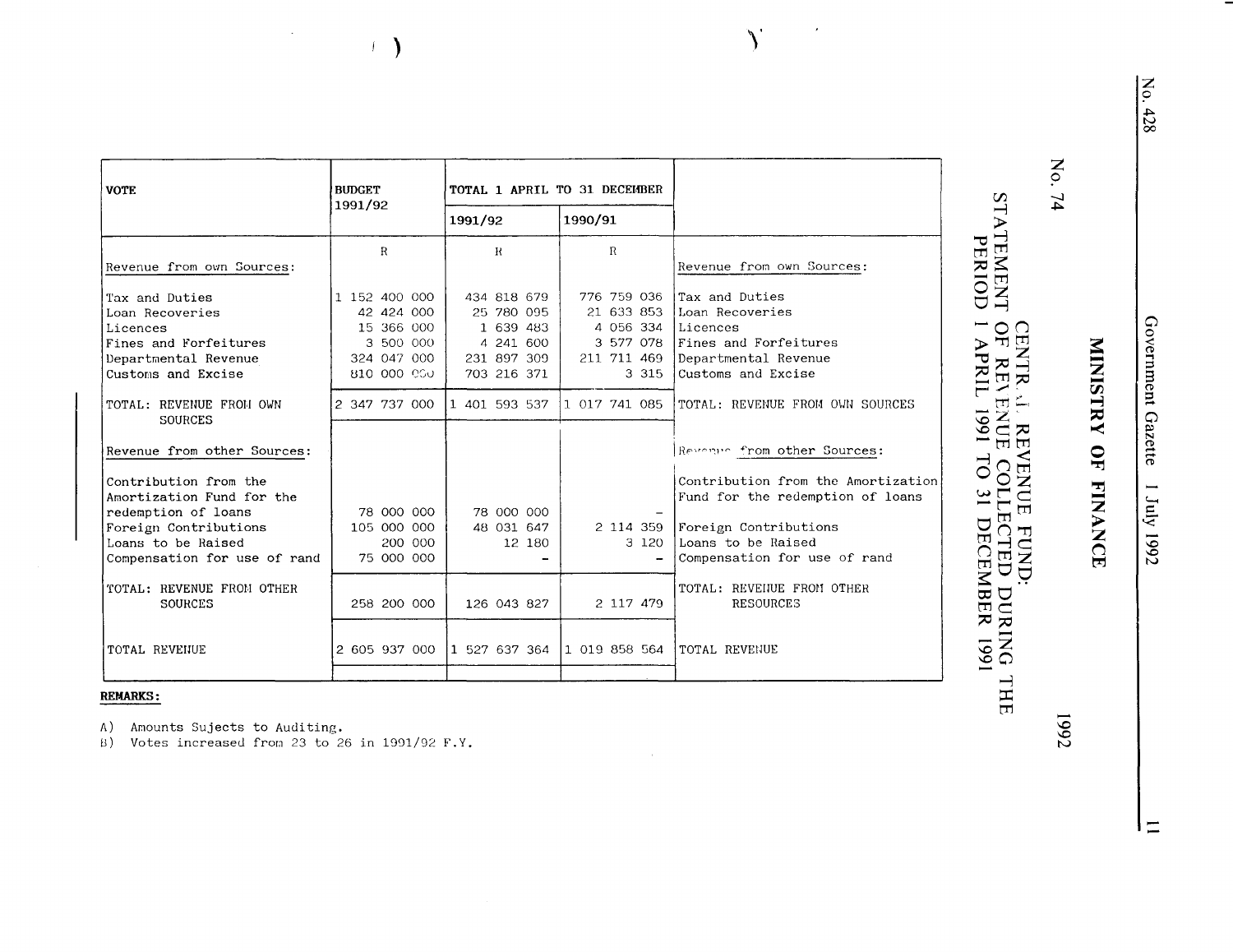### MINISTRY OF FINANCE

### No. 75 1992

### STATE REVENUE FUND: STATEMENT OF EXPENDITURE FOR THE PERIOD 1 APRIL 1991 TO 30 SEPTEMBER 1991

|    | <b>VOTE</b>                | <b>BUDGET</b><br>1991/1992 | <b>EXPENDITURE</b><br>1 April 1991<br>to $30$ Septem-<br>ber 1991 | <b>EXPENDITURE</b><br>1 April 1990 to<br>30 September 1990 |
|----|----------------------------|----------------------------|-------------------------------------------------------------------|------------------------------------------------------------|
| 01 | President                  | 38 177 000 1               | 16 300 979                                                        |                                                            |
| 02 | I Prime Minister           | 37 306 000                 | 6 538 814                                                         |                                                            |
| 03 | Parliament                 | 5 579 000                  | 2 461 143                                                         |                                                            |
| 04 | Auditor-General            | 3 415 000 1                | 1 045 039                                                         |                                                            |
| 05 | I Civic Affairs            | 11 182 000 1               | 4 576 652                                                         |                                                            |
| 06 | <b>Police and Prisons</b>  | 144 036 000                | 66 942 472                                                        |                                                            |
| 07 | Foreign Affairs            | 72 329 000                 | 10 931 696                                                        |                                                            |
| 08 | Defence                    | 193 936 000                | 89 476 496                                                        |                                                            |
| 09 | I Finance                  | 167 884 000                | 48 452 139                                                        |                                                            |
| 10 | I Education and Culture    | 681 549 000                | 297 225 724                                                       |                                                            |
| 11 | Youth and Sport            | 5 364 000 1                | 1 159 892                                                         |                                                            |
| 12 | Information and            |                            |                                                                   |                                                            |
|    | Broadcasting               | 64 684 000                 | 27 201 429                                                        |                                                            |
| 13 | Health and Social Services | 398 932 000                | 177 551 088                                                       |                                                            |
| 14 | Labour and Manpower        |                            |                                                                   |                                                            |
|    | Development                | 10 509 000                 | 3 495 506                                                         |                                                            |
| 15 | Mines and Energy           | 38 538 000                 | 26 501 660                                                        |                                                            |
| 16 | Justice                    | 21 695 000                 | 8 665 930                                                         |                                                            |
| 17 | Local Government & Housing | 143 763 000                | 58 009 062                                                        |                                                            |
| 18 | Wildlife, Conservation and |                            |                                                                   |                                                            |
|    | Tourism                    | 33 897 000                 | 14 450 866                                                        |                                                            |
| 19 | Trade and Industry         | 9843000                    | 2 090 288                                                         |                                                            |
| 20 | Agriculture and Rural      |                            |                                                                   |                                                            |
|    | Development                | 137 788 000 1              | 44 291 409                                                        |                                                            |
| 21 | Water Affairs              | 105 875 000                | 42 566 694                                                        |                                                            |
| 22 | Fisheries and Marine       |                            |                                                                   |                                                            |
|    | Resources                  | 27 927 000                 | 5 071 958                                                         |                                                            |
| 23 | i Works                    | 337 067 000 1              | 106 894 145                                                       |                                                            |
| 24 | Transport                  | 217 599 000 1              | 52 513 178                                                        |                                                            |
| 25 | Communication              | 130 956 000                | 55 423 360                                                        |                                                            |
| 26 | Lands, Resettlement and    |                            |                                                                   |                                                            |
|    | Rehabilitation             | 33 672 000                 | 11 044 552                                                        |                                                            |
|    |                            |                            | 3 073 502 000 1 180 882 171 805 060 583                           |                                                            |

### REMARKS:

- a) Calculations subject to auditing.
- b) Due to the restructuring of Ministries/Votes, no comparable statistics exist.

............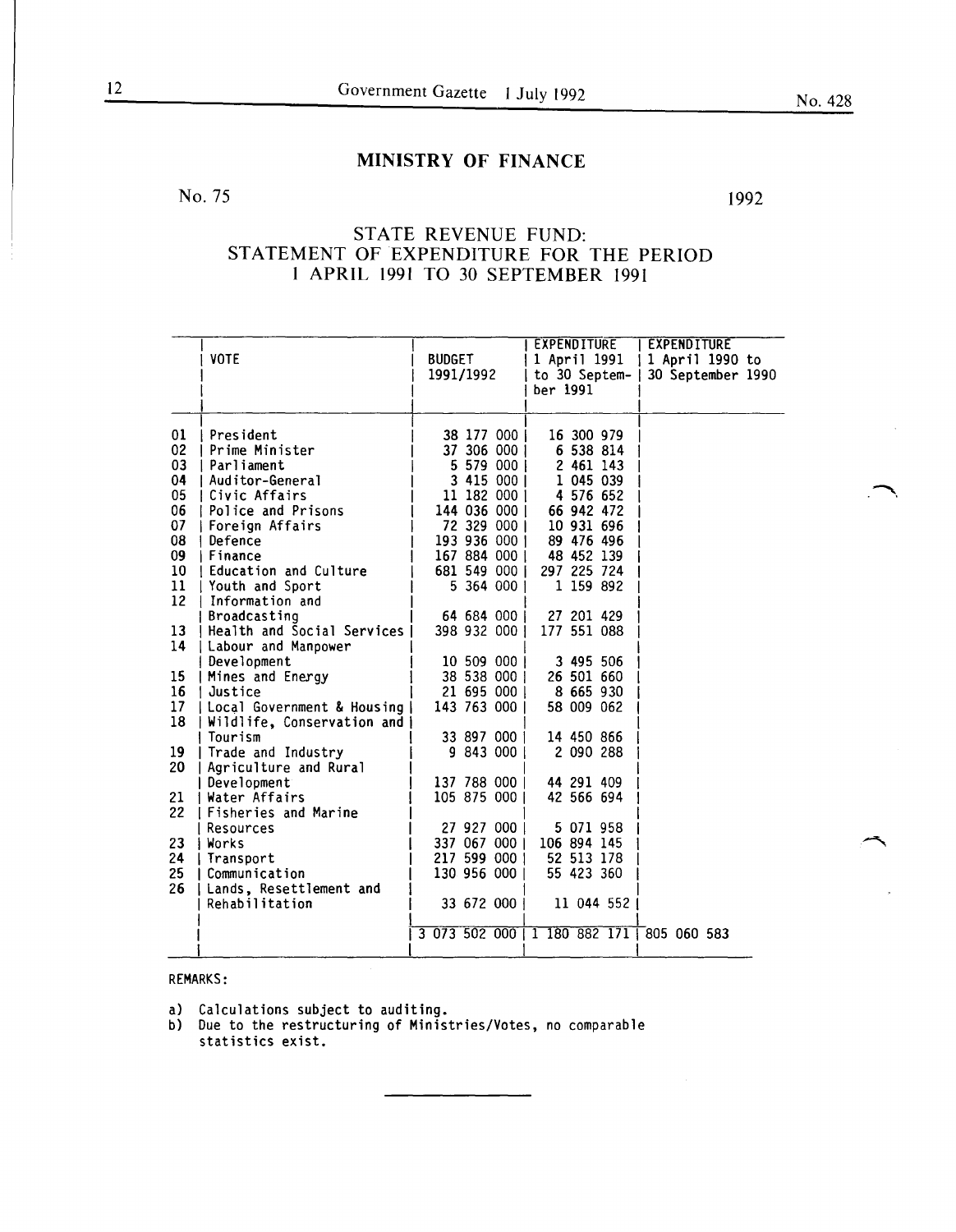بير

### MINISTRY OF FINANCE

### No. 76

1992

### STATE REVENUE FUND: STATEMENT OF EXPENDITURE FOR THE PERIOD 1 APRIL 1991 TO 31 DECEMBER 1991

|          |                                  |                                           | <b>BUDGET</b> |                          |              | <b>EXPENDITURE</b><br>1 April 1991 |                         |  | EXPENDITURE |                                     |  |
|----------|----------------------------------|-------------------------------------------|---------------|--------------------------|--------------|------------------------------------|-------------------------|--|-------------|-------------------------------------|--|
|          | <b>VOTE</b>                      | 1991/1992                                 |               |                          | to 31 Decem- |                                    |                         |  |             | 1 April 1990 to<br>31 December 1990 |  |
|          |                                  |                                           |               |                          | ber 1991     |                                    |                         |  |             |                                     |  |
|          |                                  |                                           |               |                          |              | $\bullet$                          |                         |  |             |                                     |  |
|          |                                  |                                           |               |                          |              |                                    |                         |  |             |                                     |  |
| 01       | l President                      |                                           |               | 38 177 000               |              |                                    | 20 027 676              |  |             |                                     |  |
| 02<br>03 | l Prime Minister<br>! Parliament |                                           |               | 37 306 000               |              |                                    | 10 375 740<br>3 819 662 |  |             |                                     |  |
| 04       | Auditor-General                  |                                           |               | 5 579 000  <br>3 415 000 |              |                                    | 1 810 714               |  |             |                                     |  |
| 05       | Civic Affairs                    |                                           |               | 11 182 000               |              |                                    | 6 572 486               |  |             |                                     |  |
| 06       | Police and Prisons               |                                           |               | 144 036 000              |              | 103 614 112                        |                         |  |             |                                     |  |
| 07       | Foreign Affairs                  |                                           |               | 72 329 000               |              |                                    | 17 029 749              |  |             |                                     |  |
| 08       | Defence                          |                                           |               | 193 936 000              |              |                                    | 127 178 687             |  |             |                                     |  |
| 09       | I Finance                        |                                           |               | 167 884 000              |              |                                    | 68 949 833              |  |             |                                     |  |
| 10       | Education and Culture            |                                           |               | 681 549 000              |              |                                    | 442 970 921             |  |             |                                     |  |
| 11       | Youth and Sport                  |                                           |               | 5 364 000 1              |              |                                    | 1 640 290               |  |             |                                     |  |
| 12       | Information and                  |                                           |               |                          |              |                                    |                         |  |             |                                     |  |
|          | Broadcasting                     |                                           |               | 64 684 000 l             |              |                                    | 40 474 576              |  |             |                                     |  |
| 13       | l Health and Social Services I   |                                           |               | 398 932 000              |              |                                    | 270 331 317             |  |             |                                     |  |
| 14       | Labour and Manpower              |                                           |               |                          |              |                                    |                         |  |             |                                     |  |
|          | Development                      |                                           |               | 10 509 000               |              |                                    | 5 928 280               |  |             |                                     |  |
| 15       | Mines and Energy                 |                                           |               | 38 538 000               |              |                                    | 31 577 348              |  |             |                                     |  |
| 16       | l Justice                        |                                           |               | 21 695 000               |              |                                    | 13 881 472              |  |             |                                     |  |
| 17       | [ Local Government & Housing ]   |                                           |               | 143 763 000              |              |                                    | 96 482 876              |  |             |                                     |  |
| 18       | Wildlife, Conservation and       |                                           |               |                          |              |                                    |                         |  |             |                                     |  |
|          | Tourism                          |                                           |               | 33 897 000               |              |                                    | 23 350 024              |  |             |                                     |  |
| 19       | Trade and Industry               |                                           |               | 9 843 000 1              |              | 3 689 582                          |                         |  |             |                                     |  |
| 20       | Agriculture and Rural            |                                           |               |                          |              |                                    |                         |  |             |                                     |  |
|          | Development                      |                                           |               | 137 788 000              |              | 71 717 451                         |                         |  |             |                                     |  |
| 21       | Water Affairs                    |                                           |               | 105 875 000              |              | 62 545 891                         |                         |  |             |                                     |  |
| 22       | <b>I Fisheries and Marine</b>    |                                           |               |                          |              |                                    |                         |  |             |                                     |  |
|          | Resources                        |                                           |               | 27 927 000 1             |              | 9 408 722                          |                         |  |             |                                     |  |
| 23       | I Works                          |                                           |               | 337 067 000              |              |                                    | 167 119 977             |  |             |                                     |  |
| 24       | Transport                        |                                           |               | 217 599 000              |              |                                    | 83 840 639              |  |             |                                     |  |
| 25       | Communication                    |                                           |               | 130 956 000              |              |                                    | 64 902 016              |  |             |                                     |  |
| 26       | Lands, Resettlement and          |                                           |               |                          |              |                                    |                         |  |             |                                     |  |
|          | Rehabilitation                   |                                           |               | 33 672 000               |              |                                    | 17 404 399              |  |             |                                     |  |
|          |                                  |                                           |               |                          |              |                                    |                         |  |             |                                     |  |
|          |                                  | 3 073 502 000 1 766 644 440 1 197 227 451 |               |                          |              |                                    |                         |  |             |                                     |  |
|          |                                  |                                           |               |                          |              |                                    |                         |  |             |                                     |  |

### **REMARKS:**

a) Calculations subject to auditing.<br>b) Due to the restructuring of Ministries/Votes, no comparable statistics exist.